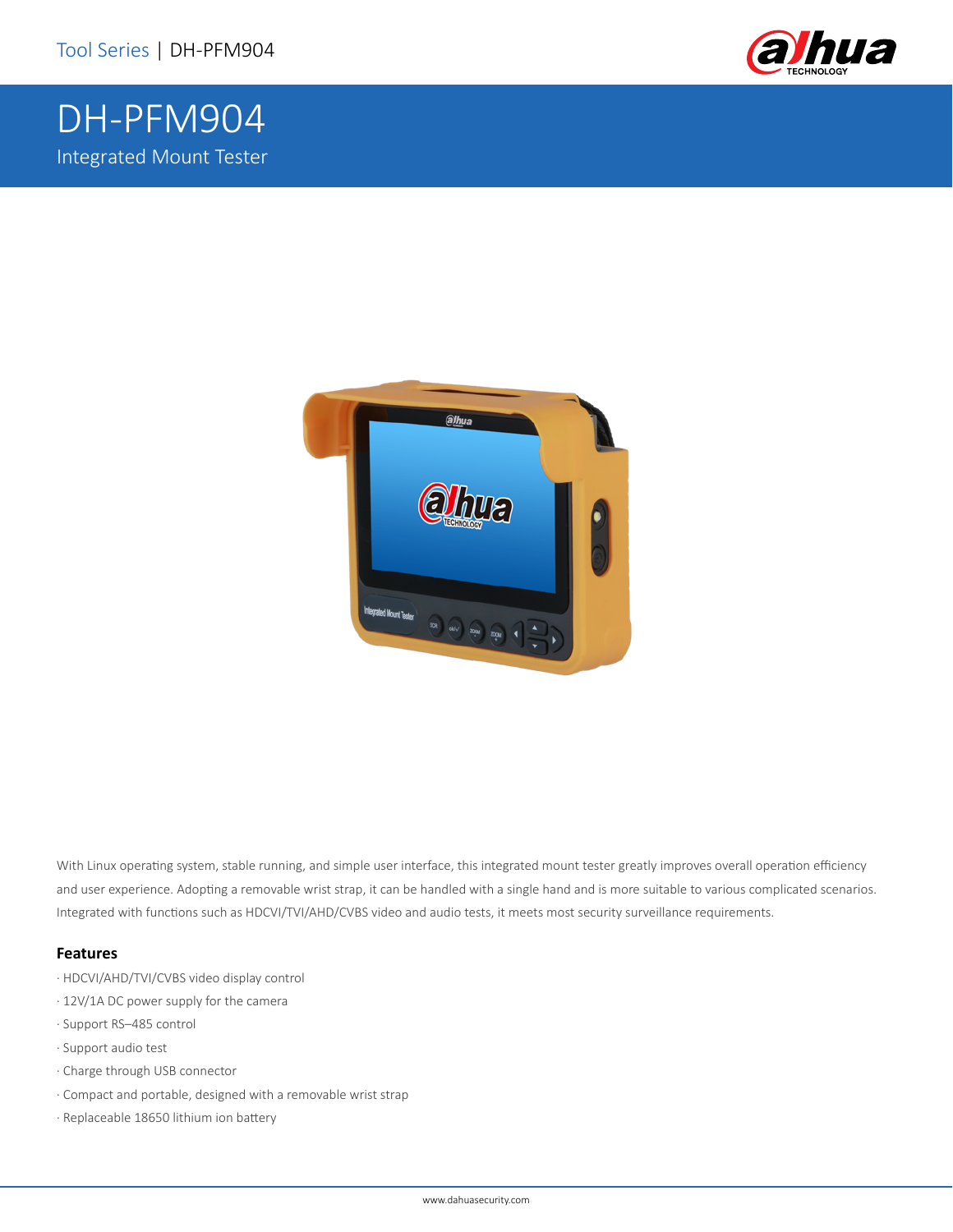| <b>Technical Specification</b> |                                                                                                                                                                                                                                                                                                                                                                                                                                                                                                                                  |
|--------------------------------|----------------------------------------------------------------------------------------------------------------------------------------------------------------------------------------------------------------------------------------------------------------------------------------------------------------------------------------------------------------------------------------------------------------------------------------------------------------------------------------------------------------------------------|
| System                         |                                                                                                                                                                                                                                                                                                                                                                                                                                                                                                                                  |
| Operation System               | Linux                                                                                                                                                                                                                                                                                                                                                                                                                                                                                                                            |
| Language                       | Multi-language interface                                                                                                                                                                                                                                                                                                                                                                                                                                                                                                         |
| <b>Operation Mode</b>          | Keyboard                                                                                                                                                                                                                                                                                                                                                                                                                                                                                                                         |
| Auto Standby/Shutdown          | Yes                                                                                                                                                                                                                                                                                                                                                                                                                                                                                                                              |
| Keyboard Sound                 | Enable/disable                                                                                                                                                                                                                                                                                                                                                                                                                                                                                                                   |
| Screen                         | 4.3" TFT screen, 480 × 272 resolution                                                                                                                                                                                                                                                                                                                                                                                                                                                                                            |
| Keyboard                       | Controlling keyboard: 8 keys<br>Others: power button                                                                                                                                                                                                                                                                                                                                                                                                                                                                             |
| LED Indicator Light            | 3* 35Im lights                                                                                                                                                                                                                                                                                                                                                                                                                                                                                                                   |
| Update                         | Local update                                                                                                                                                                                                                                                                                                                                                                                                                                                                                                                     |
| Analog Video Test              |                                                                                                                                                                                                                                                                                                                                                                                                                                                                                                                                  |
| Format                         | HDCVI; HDTVI; AHD; CVBS (NTSC; PAL)                                                                                                                                                                                                                                                                                                                                                                                                                                                                                              |
| Resolution                     | HDCVI:<br>1MP: 1080 × 720@25/30/50/60 fps, 2MP: 1920 × 1080@25/30 fps, 4MP: 2560 × 1440@25/30 fps,<br>5MP: 2880 x 1620@25 fps, 5MP: 2592 x 1944@20 fps, 6MP: 2880 x 1920@20 fps, 8MP: 3840 x 2160@15 fps<br>HDTVI:<br>1MP: 1080 × 720@25/30 fps, 2MP: 1920 × 1080@25 fps/30 fps, 4MP: 2560 × 1440@25/30 fps,<br>5MP: 2592 × 1944@20 fps<br>AHD:<br>1MP: 1080 × 720@25/30/50/60 fps, 2MP: 1920 × 1080@25/30 fps, 4MP: 2560 × 1440@25/30 fps,<br>5MP: 2592 × 1944@20 fps<br>CVBS:<br>PAL: 720 × 576@25 fps, NTSC: 720 × 480@30 fps |
| <b>Function Control</b>        | OSD menu display; PTZ                                                                                                                                                                                                                                                                                                                                                                                                                                                                                                            |
| Video Display                  | Live view                                                                                                                                                                                                                                                                                                                                                                                                                                                                                                                        |
| RS-485 Control                 |                                                                                                                                                                                                                                                                                                                                                                                                                                                                                                                                  |
| Communication Protocol         | More than 30 protocols such as Pelco-D/P, Samsung, Panasonic, Lilin, and Yaan                                                                                                                                                                                                                                                                                                                                                                                                                                                    |
| <b>Baud Rate</b>               | 150 bps; 300 bps; 600 bps; 1200 bps; 2400 bps; 4800 bps; 9600 bps; 19200 bps                                                                                                                                                                                                                                                                                                                                                                                                                                                     |
| Protection                     |                                                                                                                                                                                                                                                                                                                                                                                                                                                                                                                                  |
| ESD                            | Air discharge: ±8KV<br>Contact discharge: ±6KV                                                                                                                                                                                                                                                                                                                                                                                                                                                                                   |
| Others                         |                                                                                                                                                                                                                                                                                                                                                                                                                                                                                                                                  |
| Audio Test                     | 1 channel audio input test                                                                                                                                                                                                                                                                                                                                                                                                                                                                                                       |
| Camera Power Supply            | 12V/1A DC power output to the camera                                                                                                                                                                                                                                                                                                                                                                                                                                                                                             |
| Certifications                 |                                                                                                                                                                                                                                                                                                                                                                                                                                                                                                                                  |
| Certifications                 | CE: EN 55032<br>FCC: FCC Part 15 Subpart B                                                                                                                                                                                                                                                                                                                                                                                                                                                                                       |
| Port                           |                                                                                                                                                                                                                                                                                                                                                                                                                                                                                                                                  |
| Power                          | 1 power out, 12V/1A DC                                                                                                                                                                                                                                                                                                                                                                                                                                                                                                           |
| Audio                          | 1 audio input                                                                                                                                                                                                                                                                                                                                                                                                                                                                                                                    |
| <b>USB</b>                     | 1 USB micro-B, charging/data                                                                                                                                                                                                                                                                                                                                                                                                                                                                                                     |
| RS-485                         | $\mathbf{1}$                                                                                                                                                                                                                                                                                                                                                                                                                                                                                                                     |
| Power                          |                                                                                                                                                                                                                                                                                                                                                                                                                                                                                                                                  |
| Charging                       | Micro USB 5V/1A                                                                                                                                                                                                                                                                                                                                                                                                                                                                                                                  |
| Battery                        | 2* 18650 lithium iron batteries, up to 14.8Wh, working about 8 hours                                                                                                                                                                                                                                                                                                                                                                                                                                                             |
| Environment                    |                                                                                                                                                                                                                                                                                                                                                                                                                                                                                                                                  |
| <b>Operating Temperature</b>   | $-10$ °C to +55 °C (+14 °F to +131 °F)                                                                                                                                                                                                                                                                                                                                                                                                                                                                                           |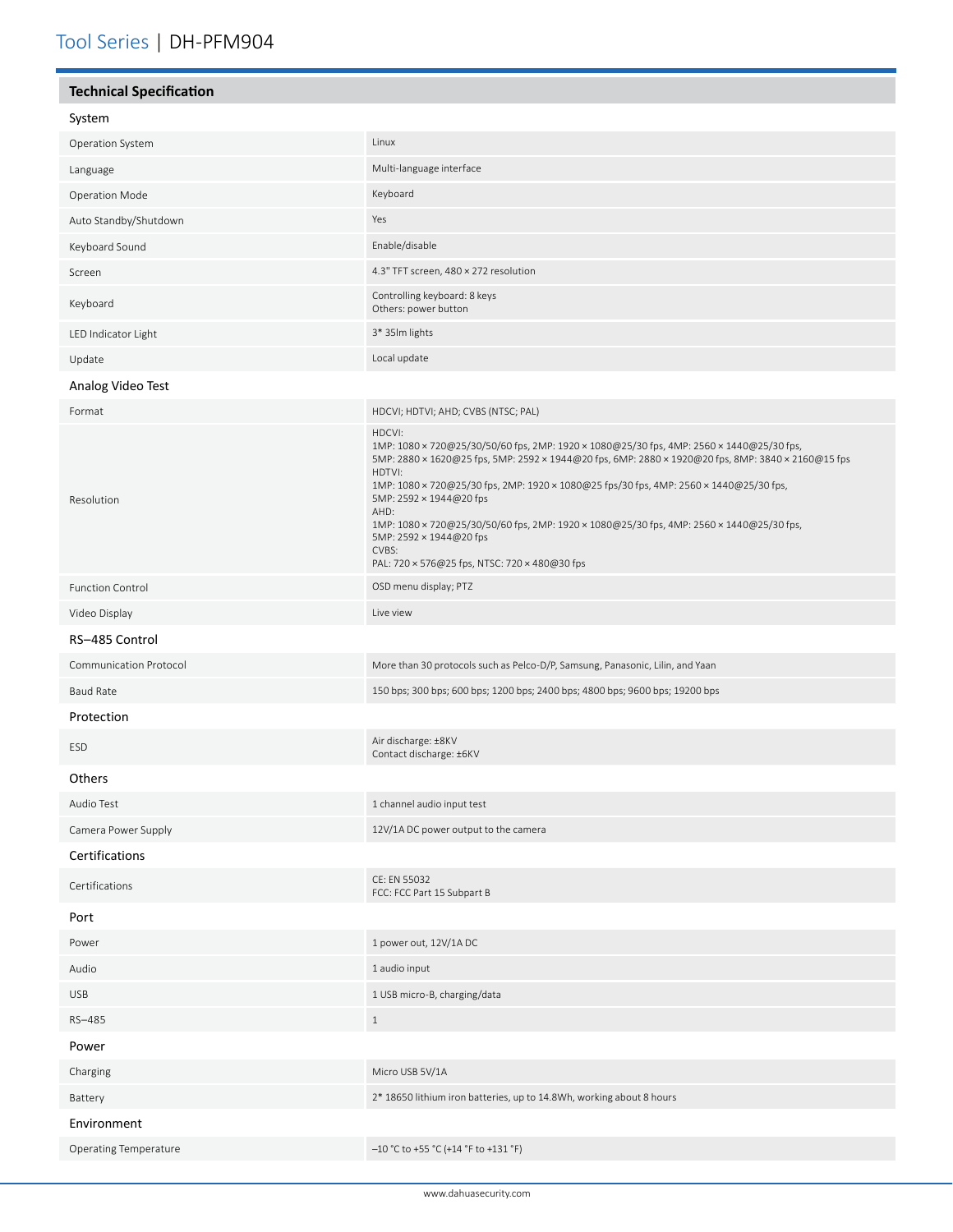# Tool Series | DH-PFM904

| <b>Operating Humidity</b> | 30%-95% (RH)                                                      |
|---------------------------|-------------------------------------------------------------------|
| Structure                 |                                                                   |
| Appearance Color          | Yellow                                                            |
| Dimensions                | 125.0 mm × 100.0 mm × 65.0 mm (4.92" × 3.94" × 2.56") (L × W × H) |
| Net Weight                | $0.34$ kg (0.75 lb)                                               |
| Gross Weight              | $0.74$ kg $(1.63$ lb)                                             |

### **Ordering Information**

| Type               | Part Number   | Description                                |
|--------------------|---------------|--------------------------------------------|
| <b>Tool Series</b> | DH-PFM904     | Dahua wrist type integrated mount tester   |
|                    | <b>PFM904</b> | General wrist type integrated mount tester |

| <b>Package Information</b> |                |
|----------------------------|----------------|
| Integrated Mount Tester    |                |
| 18650 Lithium Ion Battery  | $\overline{2}$ |
| <b>Coaxial Cable</b>       |                |
| <b>USB Cable</b>           | 1              |
| RS-485 Cable               | $\mathbf{1}$   |
| Power Cord                 | 1              |
| Audio Cable                |                |

## **Dimensions (mm/inch)**